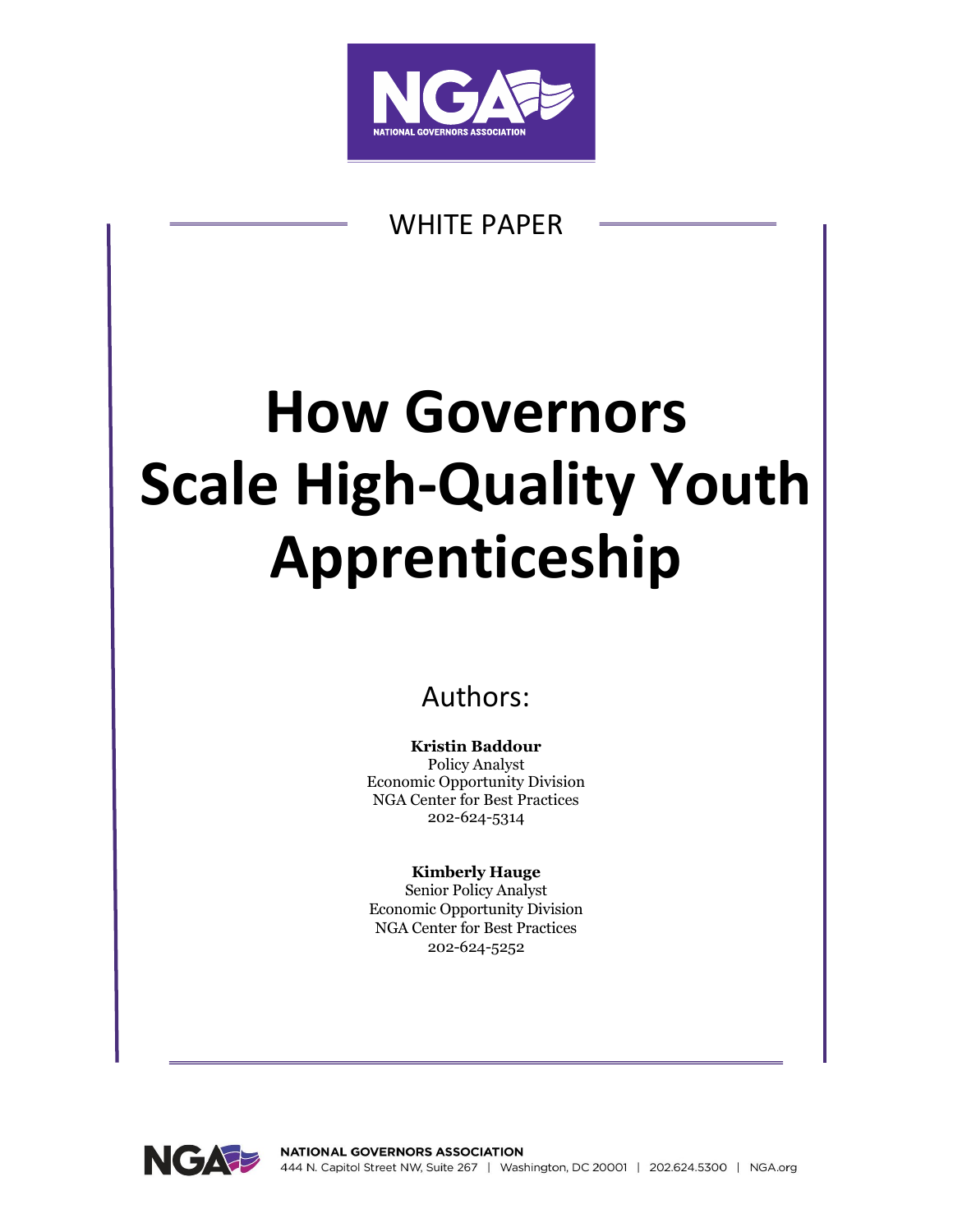

# *Executive Summary*

The outlook for high school graduates who have no postsecondary or industry-recognized credentials can appear bleak. Today, it is critical that young people obtain at least some training beyond high school to succeed in the job market. States bear a cost, too, when this is not achieved: They have a less skilled workforce to attract business investment and must allocate limited federal and state resources to more social services for their unemployed and underemployed youth.

That's why governors are considering youth apprenticeship to connect more young people to career paths at an earlier age, while at the same time filling businesses' unmet workforce needs. Youth apprenticeship offers paid, hands-on work experience and related classroom instruction that result in postsecondary or industry-recognized credentials. Youth apprenticeship programs often remain underused, especially in high-growth, white-collar industries, but governors are exploring ways to guide development and expansion of these programs.

This white paper explores three strategies that governors can use to expand youth apprenticeship:

- **Act as a public champion** by setting a statewide vision and convening stakeholders to collaboratively implement that vision.
- **Allocate and use dedicated funding** to start and expand programs that support youth apprentices and guide them through their career pathways.
- **Implement policies** that provide long-term support for high-quality youth apprenticeship programs.

The governors of **Colorado, Kentucky, Maryland** and **North Carolina** have used these strategies to successfully develop and expand youth apprenticeship in their states. These states are highlighted in the case studies presented in this paper, which offer insights to inform other governors' efforts to expand youth apprenticeship and further connect high school education to workforce preparation and highquality employment opportunities.

The National Governors Association Center for Best Practices (NGA Center) is a member of the Partnership to Advance Youth Apprenticeship (PAYA), created by New America. In 2018, PAYA launched a multiyear collaborative initiative that supports efforts in states and cities to expand access to highquality apprenticeship opportunities for more high school youth. PAYA aims to improve public understanding and awareness of high-quality youth apprenticeship, inform learning across the country by sharing best practices about the conditions and strategies needed for successful and sustainable youth apprenticeship partnerships, and support the growth of high-quality youth apprenticeship. As part of its participation in this initiative, the NGA Center has produced this white paper based on insights and best practices identified in states during the first year of the initiative and on independent research.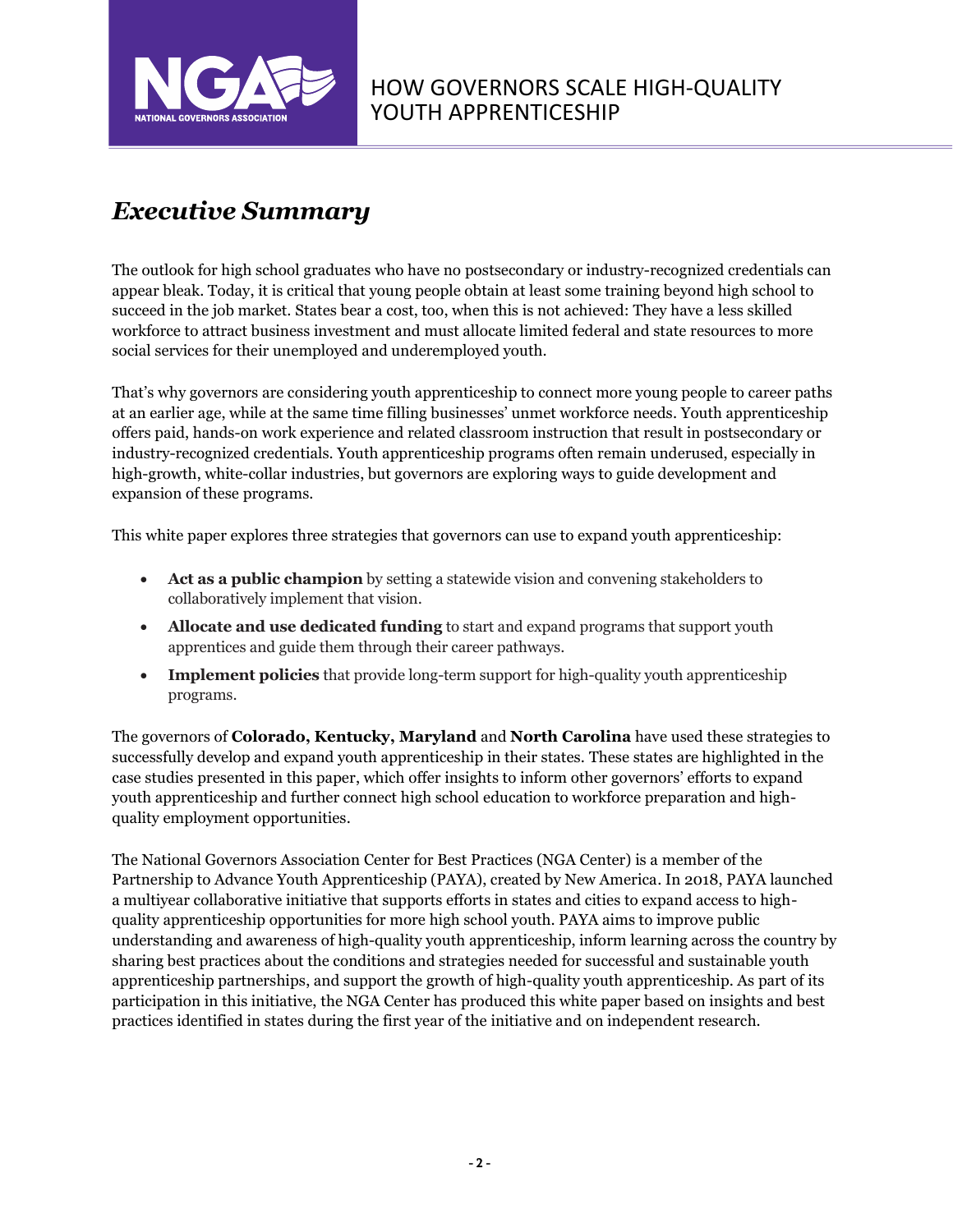

# *Background*

Today's high school graduates face significant challenges in finding employment, especially if they lack postsecondary or industry-recognized credentials. Today, at least two out of three jobs require some training beyond high school.<sup>1</sup> A recent Strada Education Network report shows that adults with some form of workforce postsecondary credential but without a college degree are almost 10% more likely to be employed than their peers who have no postsecondary credential.<sup>2</sup> Nearly one in 10 (9.3%) high school graduates aged 18 to 21 years not enrolled in further education is unemployed, and nearly one in five is underemployed.<sup>3</sup>

Youth unemployment and underemployment are costly for states in that they represent a loss of potential income tax revenue. In addition, states must allocate limited federal and state resources to increase social services to support this population.<sup>4</sup> At the same time, the national unemployment rate is at an unprecedented low, and many businesses struggle to fill open positions.5,6 As a result, governors are looking for ways to connect more young people to successful career paths at an earlier age, fill unmet talent needs for growing businesses and break the cycle of poverty.

Work-based learning is an employer-driven workforce development strategy that states use to align education with the needs of business. It provides participants with opportunities to learn about different industries, occupations and jobs through a continuum of experiences, ranging from career awareness to career training.<sup>7</sup> For example, career exploration and job shadowing are work-based learning activities that help participants learn more about certain industries and jobs. Career training is a more intensive process, with potentially greater results for employers and participants. High-quality work-based learning has core components that depend on a feedback loop across classroom instruction and authentic work experience to better prepare participants for the workplace (see Figure 1).<sup>8</sup> Examples of high-quality work-based learning are found in some apprenticeships, pre-apprenticeships, internships and clinical experiences. They provide career awareness, exploration, preparation and hands-on training to participants while supplying employers with a pipeline of talent.<sup>9</sup> Youth apprenticeship can be a form of high-quality work-based learning for high school students, offered at a critical time when youth explore career paths.



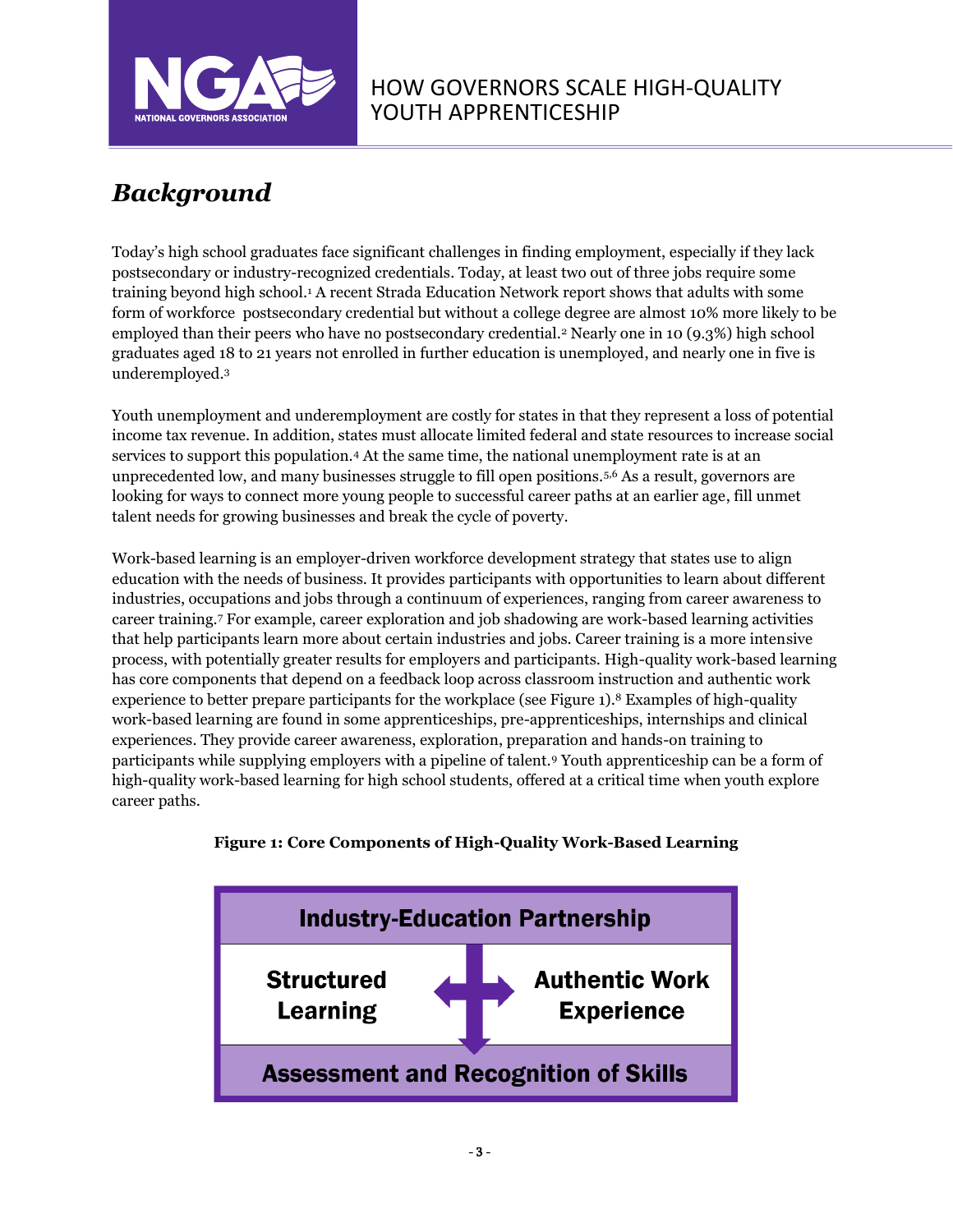

Youth apprenticeship can be a powerful tool for reducing youth unemployment rates, but it often remains underused. <sup>10</sup> Despite significant state advances in expanding youth apprenticeship, many U.S. high school students, parents and businesses are still unaware of the benefits of youth apprenticeship.<sup>11</sup> New America estimates that there are fewer than 20,000 youth apprentices nationwide, half of whom are located in two states: **Wisconsin** and North Carolina.<sup>12</sup> This situation has arisen partially because of a lack of awareness of the benefits youth apprenticeship programs have for employers and youths and partially because many employers are unable to strategically recruit and develop youth talent through apprenticeship programs. 13

Another reason for this lack of awareness is that "youth apprenticeship" is not a term defined by the U.S. Department of Labor (DOL). However, DOL provides guidance for registered apprenticeship aimed at high school students that some states use in defining their youth apprenticeship programs (Figure 2). Registered apprenticeship is available for youths at least 16 years of age who are enrolled in secondary schools.<sup>14</sup> In addition to the many regulations that govern industry involvement in apprenticeship programs, pay scales, competencies earned, and hours spent in the classroom and on the job, DOL recommends that apprenticeship for high school students align with secondary and postsecondary education and result in in-demand, industry-recognized credentials and certifications. The programs should incorporate postsecondary credentials that expand options for students and help them develop industry-specific competencies while enrolled in high school.<sup>15</sup>



#### **Figure 2: States with a Statewide Definition of Youth Apprenticeship**

- Arkansas
- Colorado
- Georgia
- Iowa
- Illinois
- Indiana
- **Kentucky**
- **Maryland**
- **Minnesota**
- **Missouri**
- New Jersey
- Nevada
- Oklahoma
- Oregon
- Pennsylvania
- Rhode Island
- South Carolina
- South Dakota
- Virginia
- Wisconsin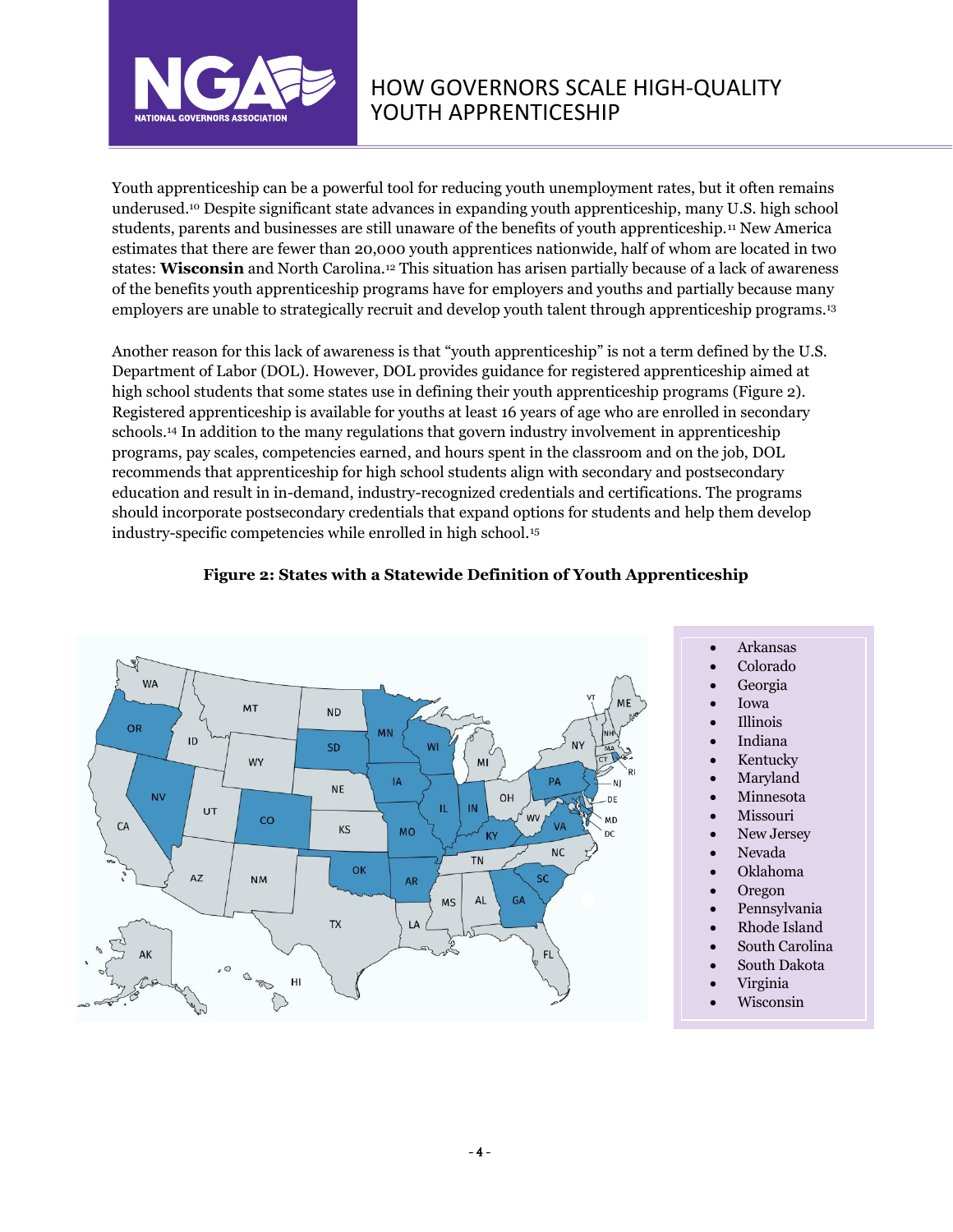

Because "youth apprenticeship" is not defined at the federal level, state leaders can create a state-specific definition. Twenty states have such a definition (see Figure 2), with varying degrees of specificity and flexibility for local programs.<sup>16</sup> Some states that define "youth apprenticeship" require programs that use this term to register with DOL or meet state-issued standards to operate.

To provide consistency and advance apprenticeship programs, PAYA researched and created a definition for and five defining principles of youth apprenticeship. The principles provide guidance to youth apprenticeship's many stakeholders — participating employers, secondary and postsecondary institutions and youth apprentices themselves  $-$  and set a high bar for an emerging field.<sup>17</sup>

### **PAYA's Defining Principles for High-Quality Youth Apprenticeship**

- *Career-oriented:* Learning is structured based on knowledge, skills and competencies that lead to careers with family-supporting wages.
- *Equitable:* Learning is accessible to every student, with targeted support for those adversely affected by long-standing inequities in our education system and labor market.
- *Portable:* Learning leads to postsecondary credentials and transferable college credit that expand options for students.
- *Adaptable:* Learning is designed collaboratively to be recognized and valued across an industry or sector.
- *Accountable:* Student, employer and program outcomes are monitored using transparent metrics to support improvement.



Created by New America, PAYA works to understand the ways youth apprenticeship programs can be reconsidered and developed to meet the needs of learners and employers, and then builds responding solutions. NGA is one PAYA National Partner, along with Advance CTE, CareerWise Colorado, Charleston Regional Youth Apprenticeships at Trident Technical College, Education Strategy Group, JFF, The National Alliance for Partnerships in Equity and the National Fund for Workforce Solutions. Over the next few years, PAYA will support the work that cities and states are doing to expand access to high-quality youth apprenticeship opportunities. PAYA is grateful for the support of the Annie E. Casey Foundation, the Ballmer Group, Bloomberg Philanthropies, the Joyce Foundation, JPMorgan Chase & Co. and the Siemens Foundation.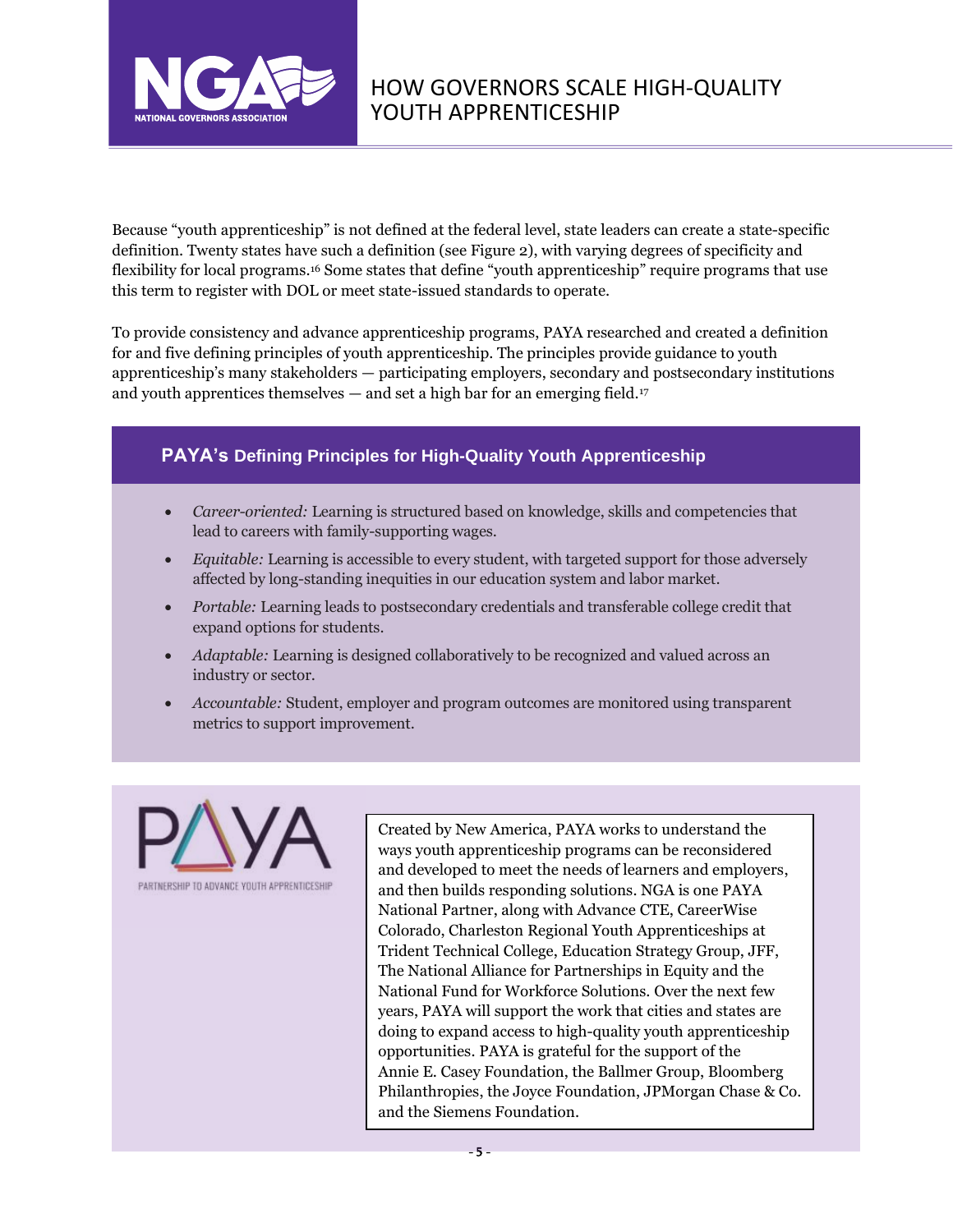

# *The Opportunity for Governors*

Youth apprenticeship programs are gaining in popularity with governors because they improve outcomes for young people who participate in the programs while engaging businesses as investors and partners in preparing the state's workforce.<sup>18</sup> Because the definition, scope and support system for youth apprenticeship are often determined at the state level, governors are well positioned to work with state workforce, education and economic development leaders to guide the creation and expansion of youth apprenticeship. Figure 3 provides examples of ways in which governors play a key role in expanding highquality youth apprenticeship programs in their state.

#### **Figure 3: Ways in Which Governors Play a Key Role in Youth Apprenticeship Programs**



To advance youth apprenticeship, governors can **act as public champions**, setting a statewide vision for youth apprenticeship as a core workforce and economic development strategy. Governors can also convene stakeholders, especially business, to strategize on the best ways to achieve the governor's vision, launch cooperative initiatives and maintain program momentum.

In this way, governors can communicate their vision for youth apprenticeship and raise public awareness of the benefits of such programs, particularly for occupations in which apprenticeship has not been common. Sharing the positive results of apprenticeship for young people and the benefits for employers can gradually help increase the number of young people who consider this pathway and the number of employers that host youth apprentices.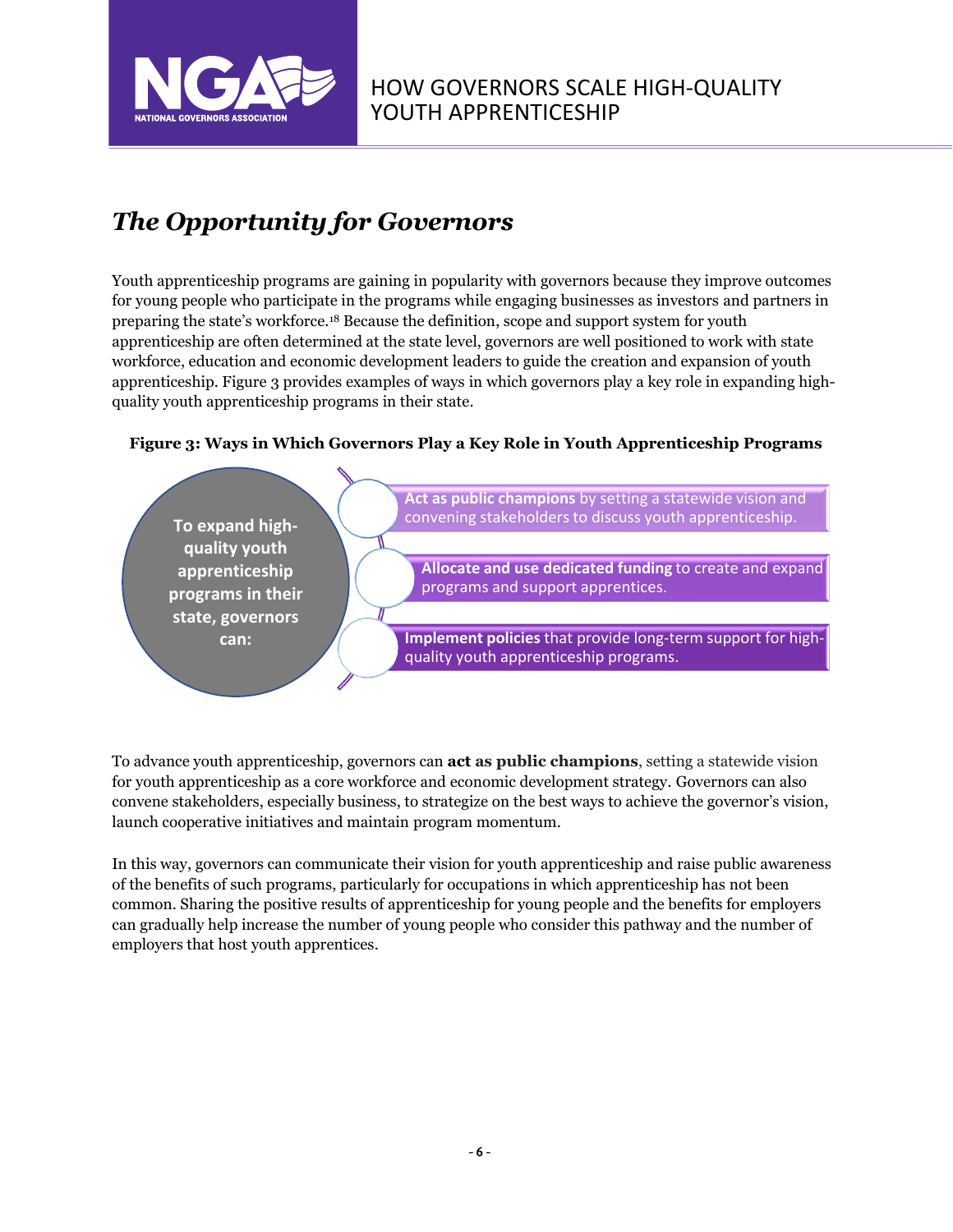

#### **Governor in Action: Acting as Public Champion**

In 2018, **Washington** Governor Jay Inslee set a public goal of connecting 100,000 Washington youth by 2027 with career-connected learning opportunities that prepare them for in-demand, high-wage jobs, including youth apprenticeships. To accelerate this process and ensure buy-in from all stakeholders, Gov. Inslee convened a public-private task force tasked with recommending investment goals and priorities. This task force works with his office and the state Legislature to create policies to bring career-connected learning opportunities to scale. (Source: Washington Workforce Training & Education Coordinating Board. (n.d.). Washington Career Bridge. Retrieved from https://www.wtb.wa.gov/careerresources/career-bridge)

When governors have prioritized youth apprenticeship in their state, they can increase participation in existing programs and increase the number of available programs by **allocating and using funding** for apprenticeship programs. This funding can support apprenticeship intermediaries, provide seed funds for new programs or facilitate hiring staff to support the growth of youth apprenticeship within relevant agencies. The result is a signal to public and private stakeholders and partners that youth apprenticeship is a priority for the governor.

#### **Governor in Action: Allocating and Using Dedicated Funding**

With support from Wisconsin Governor Tony Evers, the Wisconsin Department of Workforce Development conducts an annual Youth Apprenticeship Local Grant program to award local consortia with up to \$900 per youth apprentice served, contingent on the availability of state funds. This localized effort offers incentives to public school districts and other youth apprenticeship stakeholders to work together to provide quality programs to Wisconsin youth. (Source: Frostman, C. (2019, February 12. Wisconsin Department of Workforce Development secretary's cover letter. Retrieved from https://dwd.wisconsin.gov/youthapprenticeship/pdf/secretary-cover-letter-19-20.pdf)

Finally, governors can **implement policy to support youth apprenticeship programs** that embed youth apprenticeship in education and workforce systems. Governors can work with stakeholders and partners to identify the state's barriers to advancing youth apprenticeship and establish policies to support effective long-term strategies to overcome those barriers. For example, governors can sign bills or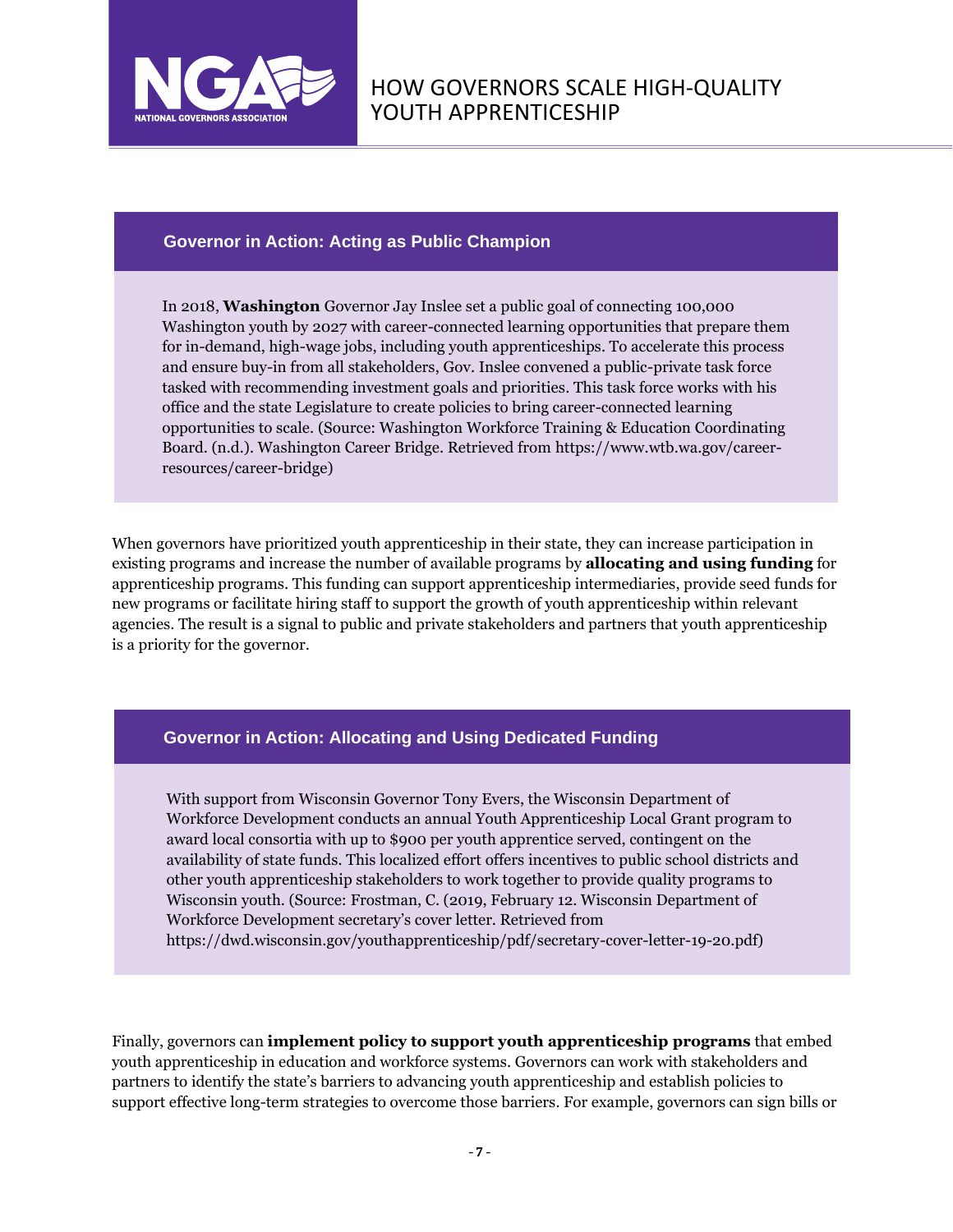

executive orders that support the awareness and expansion of youth apprenticeship as a workforce training strategy. As of April 2017, 14 states had enacted policies that support youth apprenticeship or pre-apprenticeship programs. 19

#### **Governor in Action: Implementing Policy to Support Youth Apprenticeship Programs**

In 2018, **Iowa** Governor Kim Reynolds called on the state Legislature to pass the Future Ready Act during her Condition of the State address. The act is designed to achieve the governor's goal of 70% of Iowans having education or training beyond high school by 2025. The bill passed with unanimous, bipartisan support in 2018 and was fully funded at \$20 million in 2019. It established the creation of work-based learning opportunities for youth aimed at low-income students and the creation of a virtual work-based learning clearinghouse that went live on July 1, 2019. As a result of Gov. Reynolds' Future Ready Act, Iowa high schools and businesses have collaborated to expand youth apprenticeship opportunities, and 15 high schools now offer youth apprenticeships in a variety of highdemand occupations. (Source: Iowa.gov. (n.d.). Future Ready Iowa. Retrieved from www.futurereadyiowa.gov)

States can advance youth apprenticeship programs in many ways, but this paper focuses on the role of governors in expanding such programs in their state. Governors play a leadership role in publicly championing initiatives, allocating and using funding and implementing policy to make meaningful and long-lasting change. Colorado, Kentucky, Maryland and North Carolina are examples of states in which there was strong governor leadership and support that capitalized on these three roles and contributed to significant expansion of youth apprenticeship opportunities. Because of this support, which often spans multiple administrations, these states have a growing number of businesses and young people taking advantage of this workforce strategy.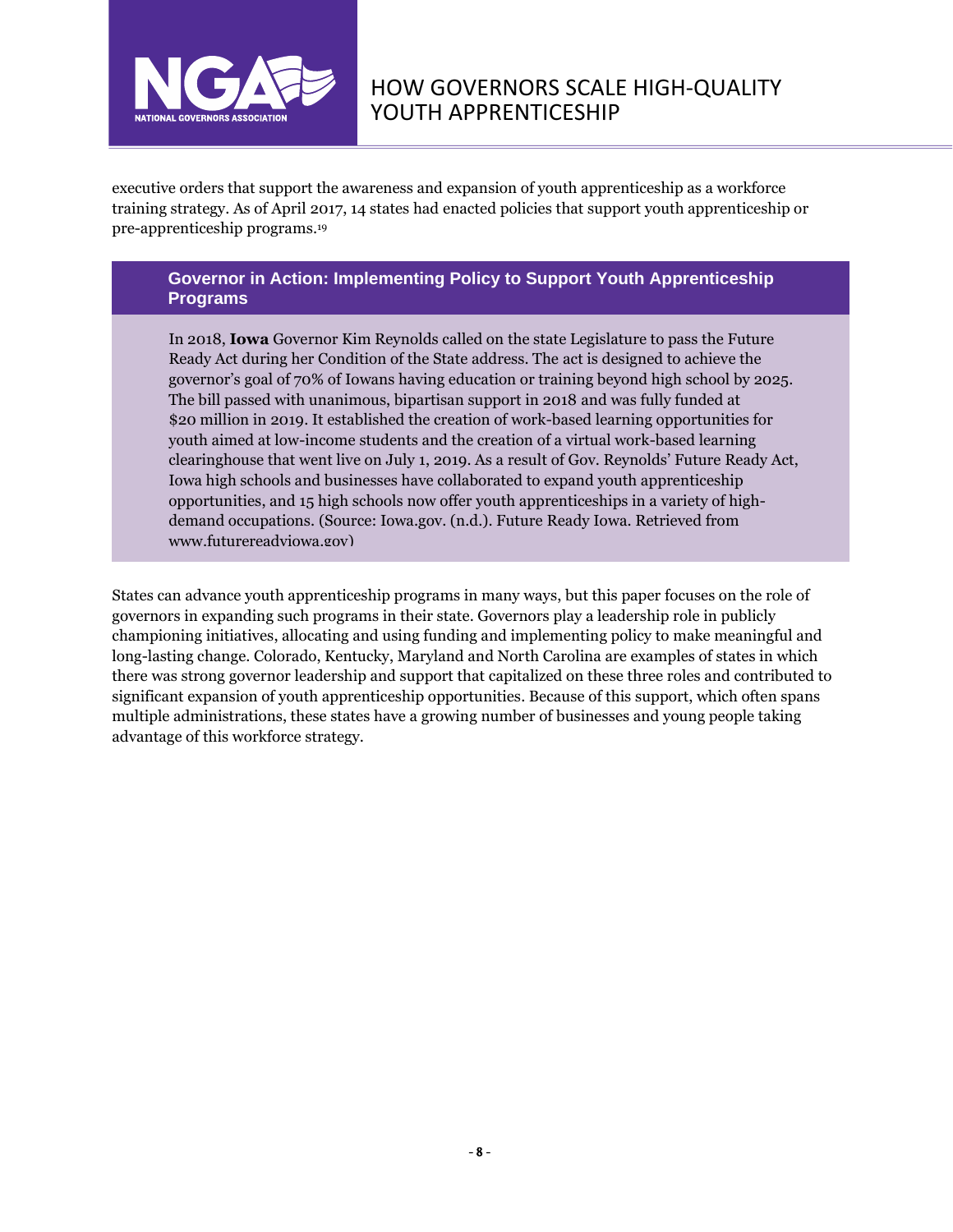

# *State Case Studies*

The following four case studies explore in more depth the role gubernatorial leadership has played in advancing youth apprenticeship by setting a statewide vision, acting as public champions, using public funding and implementing supportive policies.

### **Colorado**

"Part of [the] challenge is that the labor pool is so tight, businesses are finding it hard to find the talent that they need. So, by necessity, we are reaching out to markets we hadn't focused on before."

—Former Colorado Governor John Hickenlooper (Source: Western Governors Association. (2017, September 18). Colorado Gov. Hickenlooper: Workforce development success requires innovation. Retrieved from http://westgov.org/news/colorado-governorhickenlooper-workforce-success-requires-innovation)

In 2015, Colorado faced low unemployment rates, but businesses needed to fill open jobs. In response, then-Gov. Hickenlooper established the Business Experiential-Learning (BEL) Commission. The BEL Commission brings business and state leaders together to create an apprenticeship and work-based learning system to better prepare Colorado's workforce. Co-chair of the BEL Commission and business leader Noel Ginsburg asked Gov. Hickenlooper to lead a delegation to Switzerland to learn about the country's vocational education and training (VET) system — specifically, its youth apprenticeship model.<sup>20</sup> As a result, in January 2016, the members of the BEL Commission and representatives from Colorado's education system, state agencies, business executives and philanthropic leaders traveled to Switzerland for a three-day trip to observe and learn about the Swiss VET system. What they learned would then inform the creation of a modern youth apprenticeship model in Colorado.<sup>21</sup>

The governor's establishment of the BEL Commission, its study of best practices around the world and the trip to Switzerland inspired and laid the groundwork for the launch of the CareerWise Colorado Modern Youth Apprenticeship (CareerWise), a nonprofit organization (NPO) that connects public and private stakeholders to influence the skills and knowledge training available to Coloradans so that they can fill high-growth jobs. CareerWise launched its first pilot in 2017 with a cohort of 119 youth apprentices in four pathways (information technology [IT], business operations, financial services and advanced manufacturing) in four school districts.<sup>22</sup> As of 2019, CareerWise has enrolled 418 youth apprentices, added health care and education pathways and expanded to an additional nine school districts. CareerWise aspires to have 10,000 youth apprentices enrolled by 2027. 23

Gov. Hickenlooper also signed legislation that created the Industry Infrastructure Grant Program, which encourages partnerships between the Colorado Workforce Development Council and like-minded NPOs to help businesses implement workforce training programs.<sup>24</sup> CareerWise received a grant and used it to create a training plan for the first 12 weeks of an apprentice's experience, develop tools to improve teaching approaches and provide resources for employers focused on skills-based screening and hiring. In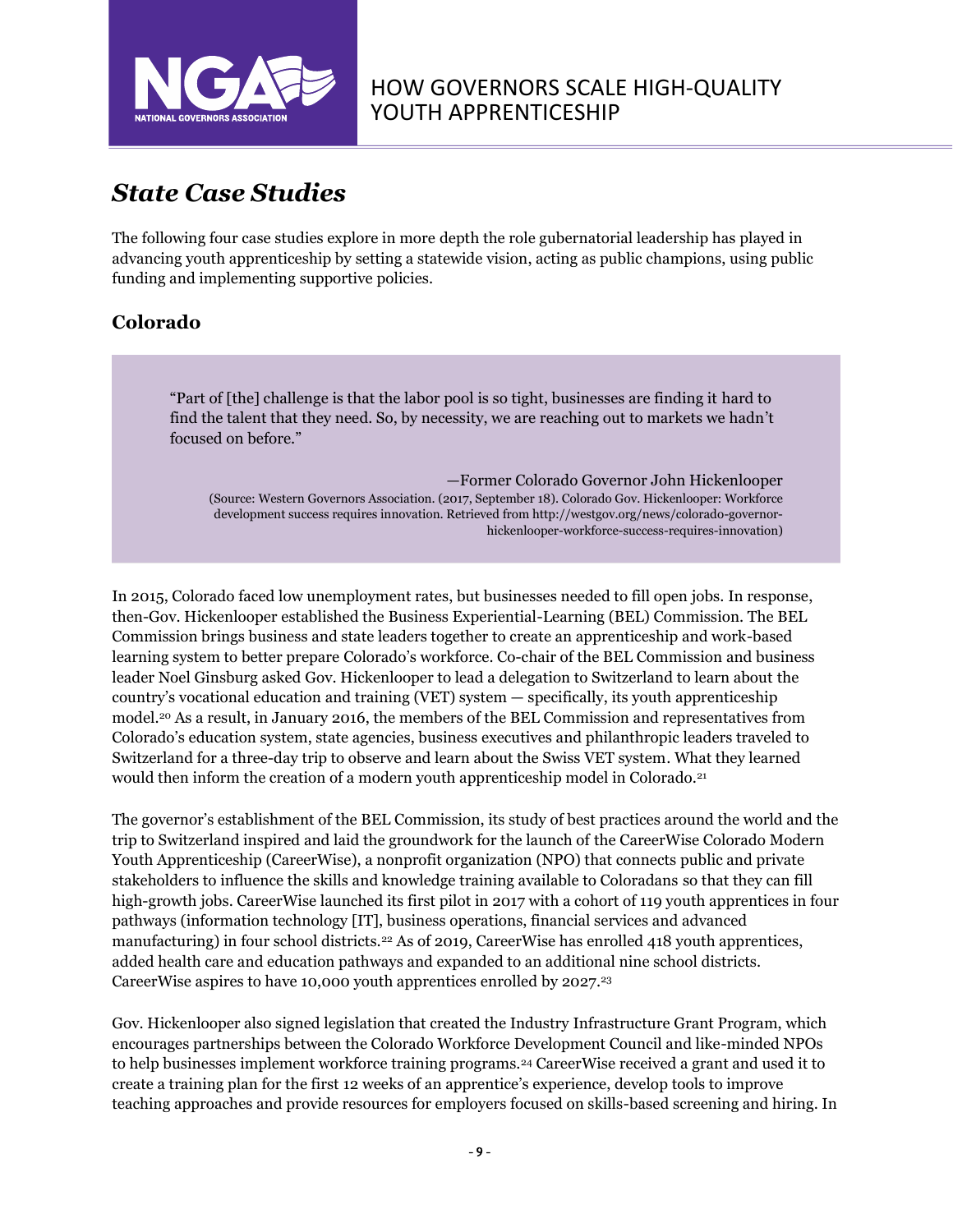

addition to supporting the launch and growth of CareerWise, Gov. Hickenlooper signed into law the Career Development Incentive Program, which established an incentive for school districts and charter schools to earn up to \$1,000 for each high school student who completes a qualified industry credential program, internship, residency, construction pre-apprenticeship or apprenticeship program, or qualified advanced placement course.<sup>25</sup>

Gov. Hickenlooper promoted the model in nearly every speech and called employers directly to inform them of the value of hiring youth apprentices. He also directed his Cabinet to use youth apprenticeship as a talent pipeline strategy, hiring youth apprentices at the Colorado Workforce Development Council, Colorado Office of Information Technology and Colorado Department of Higher Education. Gov. Hickenlooper's successor, Gov. Jared Polis, continues to promote youth apprenticeship by extending the BEL Commission and supporting proposed legislation to fund education apprenticeships. In addition, he has ensured that his Cabinet understands and believes in youth apprenticeship as a key strategy for Colorado. He also encourages state agencies to increase their youth apprenticeship hires as talent needs are identified.

### **Kentucky**

"I am committed to expanding our community and technical education programs, as well as creating apprenticeship opportunities in our local communities, especially in eastern and western Kentucky. Education in Kentucky should not be one size fits all, and we must remove the obstacles and find the opportunities that will help our people succeed."

> —Kentucky Governor Andy Beshear (Source: Deputy Secretary of Kentucky Education and Workforce Development Cabinet, personal communication, January 8, 2020).

Gov. Beshear firmly believes apprenticeship training, specifically youth apprenticeship, supports an educated and highly trained workforce. The Beshear administration is committed to allocating energy and resources towards strengthening apprenticeship in Kentucky. This commitment includes a continued emphasis on youth apprenticeship programs and CTE that have spanned several administrations in the Commonwealth. Since 2013, Kentucky has strengthened the partnership between education and industry by connecting youth apprenticeship to high-quality CTE programs. The state's efforts to scale high-quality youth apprenticeship have benefitted from strong bipartisan support across several gubernatorial administrations.

The Kentucky Department of Education's (KDE) Office of Career and Technical Education partners with the Kentucky Education and Workforce Development Cabinet to oversee the Tech Ready Apprentices for Careers in Kentucky (TRACK) program. TRACK is a nonpartisan effort that has succeeded under both Democratic and Republican administrations. Launched with six students in 2013, TRACK is now a statewide youth apprenticeship program for high school students that uses the state's CTE infrastructure to offer students paid work experience and the ability to earn industry-recognized credentials. As of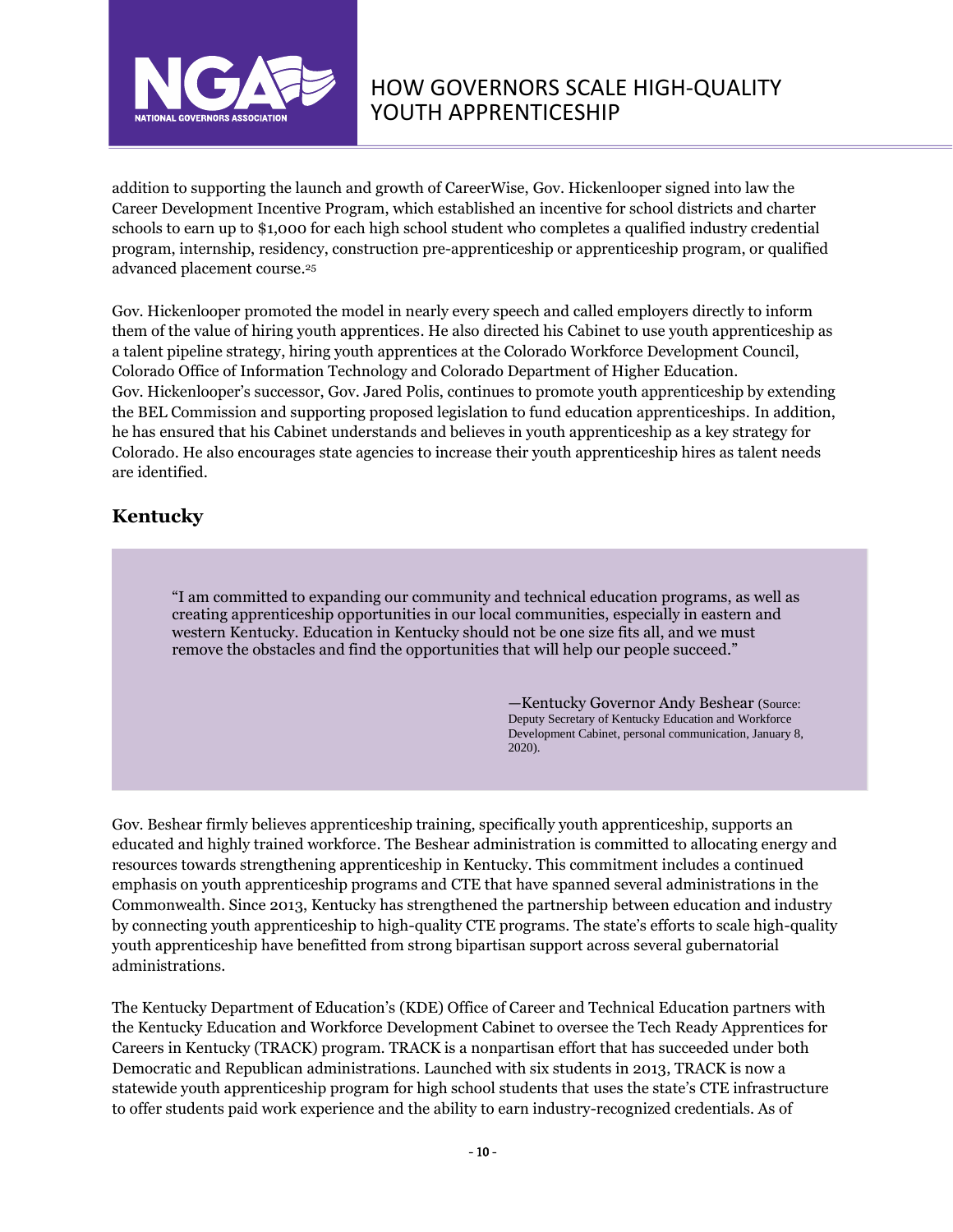

December 2018, 250 students had completed or enrolled in the program. TRACK started in manufacturing and skilled trades; it has since expanded into new sectors, such as finance, health care and IT. 26,27Each student earns three CTE coursework credits in addition to paid work experience. Upon completing a youth apprenticeship, students can enter a registered apprenticeship, find employment or enroll in postsecondary education.<sup>28</sup>

Students benefit from this program because it connects their academic coursework in ways that increase its relevance and their engagement. Students get paid while gaining marketable work experience, and they can earn an industry-recognized credential at little or no cost to them. To support this program, the Kentucky Dual Credit Scholarship Program allocated \$15 million in the 2016-2017 school year to all school districts for high school juniors and seniors to earn dual credit at no cost to them. Dual credit gives high school students the opportunity to receive high school credit and postsecondary credit at the same time.<sup>29</sup> This investment resulted in a significant increase in dual enrollments, with 9,000 students enrolled in 2016 and 32,000 students enrolled in 2018. 30

In 2016, Kentucky General Assembly approved the Kentucky Work Ready Skills Initiative with support from the former governor. The initiative invested \$100 million in statewide bonds to improve the CTE infrastructure and grow a trained workforce that meets the needs of local employers.<sup>31</sup> The bonds funded 40 local projects over two competitive rounds of funding released in 2016 and 2017 to enhance CTE facilities and upgrade equipment.<sup>32</sup> Projects that supported youth apprenticeship were given priority in the review process.<sup>33</sup> The initiative is administered by the Kentucky Education and Workforce Development Cabinet in coordination with the Cabinet for Economic Development. In addition, the state leveraged more than \$140 million private sector funding annually to support the initiative. <sup>34</sup> The programs address industry needs in local areas and will create more than 30,000 technical training opportunities across the state.<sup>35</sup>

In 2017, state government leaders, federal policymakers and business leaders joined NGA Center on a trip to Germany and Switzerland to learn more about those countries' apprenticeship models. On the trip, Kentucky officials identified ways to incorporate Swiss and German best practices into their own models and campaigns. 36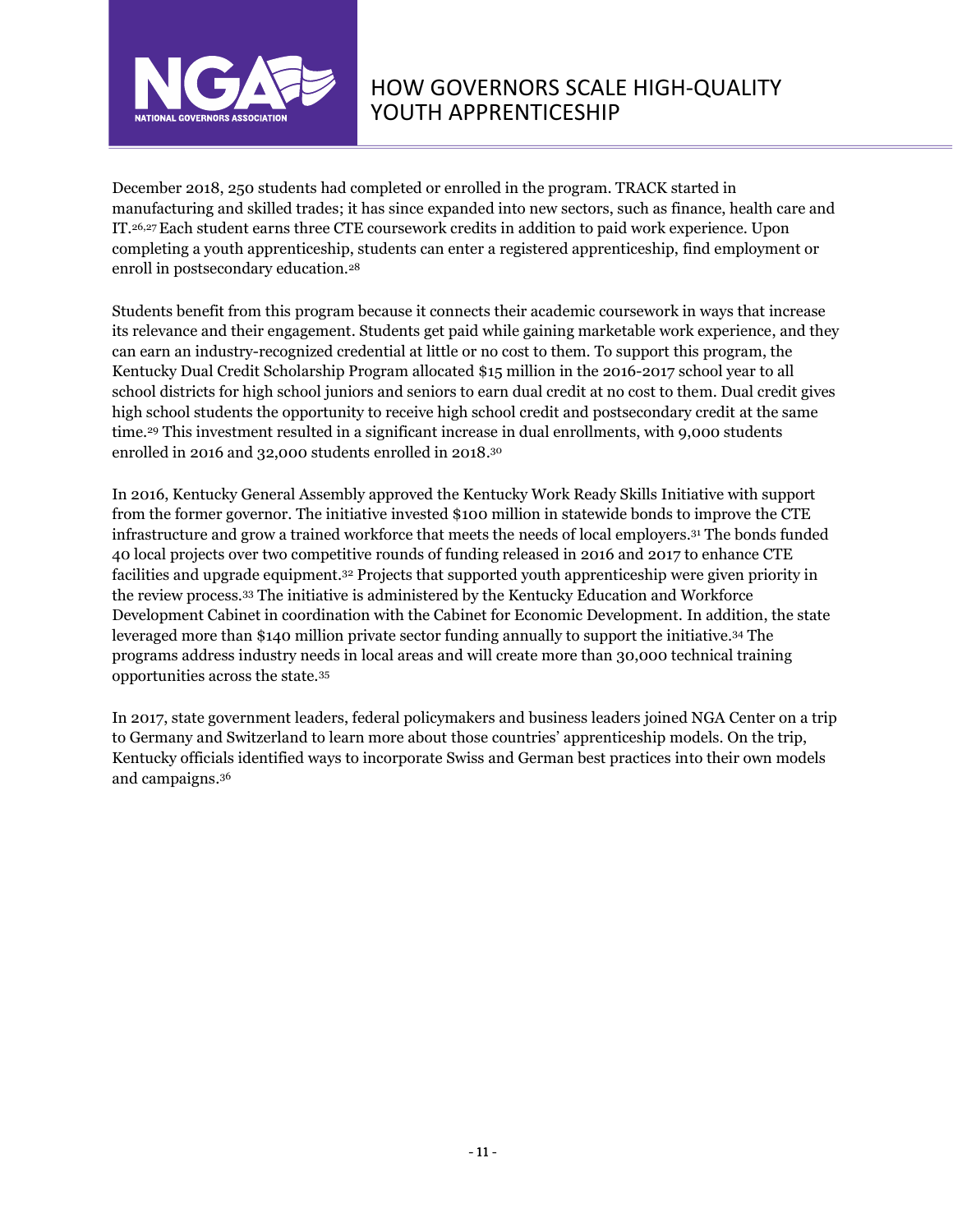

### **Maryland**

"Youth apprenticeship bridges the gap between K-12 and post-secondary education and connects high school graduates to the workforce. We are committed to expanding opportunities and building lasting career pathways for our students through the successful Apprenticeship Maryland program."

—Maryland Gov. Larry Hogan (Source: Maryland Department of Labor. (2019, May 6). *Allegany and Carroll counties join youth apprenticeship program* [Press release]. Retrieved from https://www.labor.maryland.gov/whatsnews/apprallecarr.shtml)

Gov. Hogan views youth apprenticeship as an important part of his statewide economic development strategy. He promotes Maryland's youth apprenticeship model as a pipeline for students to access good jobs and a way to meet business needs. Gov. Hogan also promotes youth apprenticeship as an entry point for high school students to get on a path to earning an in-demand postsecondary credential.<sup>37</sup>

In 2014, Maryland House Bill (H.B.) 1207 established a Youth Apprenticeship Advisory Committee.<sup>38</sup> The committee was charged with evaluating the effectiveness of the high school youth apprenticeship model and developing relevant recommendations for the State of Maryland. The committee consists of representatives from the Maryland State Department of Education (MSDE), the Maryland Department of Commerce, the Maryland Department of Labor, the Maryland Chamber of Commerce, registered apprenticeship sponsors, industry at large and community colleges. In 2015, the committee released a blueprint for creating a youth apprenticeship system in Maryland.<sup>39</sup>

Based on the blueprint, Gov. Hogan signed Maryland H.B. 942 in 2016, establishing the Apprenticeship Maryland Program, which initially started as a pilot.<sup>40</sup> Apprenticeship Maryland is administered by the state Department of Labor and MSDE and was created to prepare students to enter employment in highskill, high-growth sectors, including manufacturing and science, technology, engineering and mathematics fields. Targeted sectors include health care, biotechnology, IT, construction and design, and banking and financing.<sup>41</sup> The program is designed for students 16 years of age and older in their junior or senior year of high school. Participants complete at least 450 hours of hands-on training with an employer and at least a year of related instruction.<sup>42</sup> Apprentices have a chance to "learn and earn" with local businesses while simultaneously receiving high school credit and earning an industry-recognized credential.<sup>43</sup>

To extend access to youth apprenticeship to more high school students, Gov. Hogan's administration launched Apprenticeship Maryland as a new CTE program of study in 2018. This program provides all local public school systems with a framework to implement Apprenticeship Maryland in their local schools.<sup>44</sup> Currently, Apprenticeship Maryland has the goal of adding four to eight counties per year. Since the statewide launch, 13 local public school systems have adopted the program. In 2016, 11 students had enrolled, and 14 businesses were involved. Today, there are 64 participating students and 140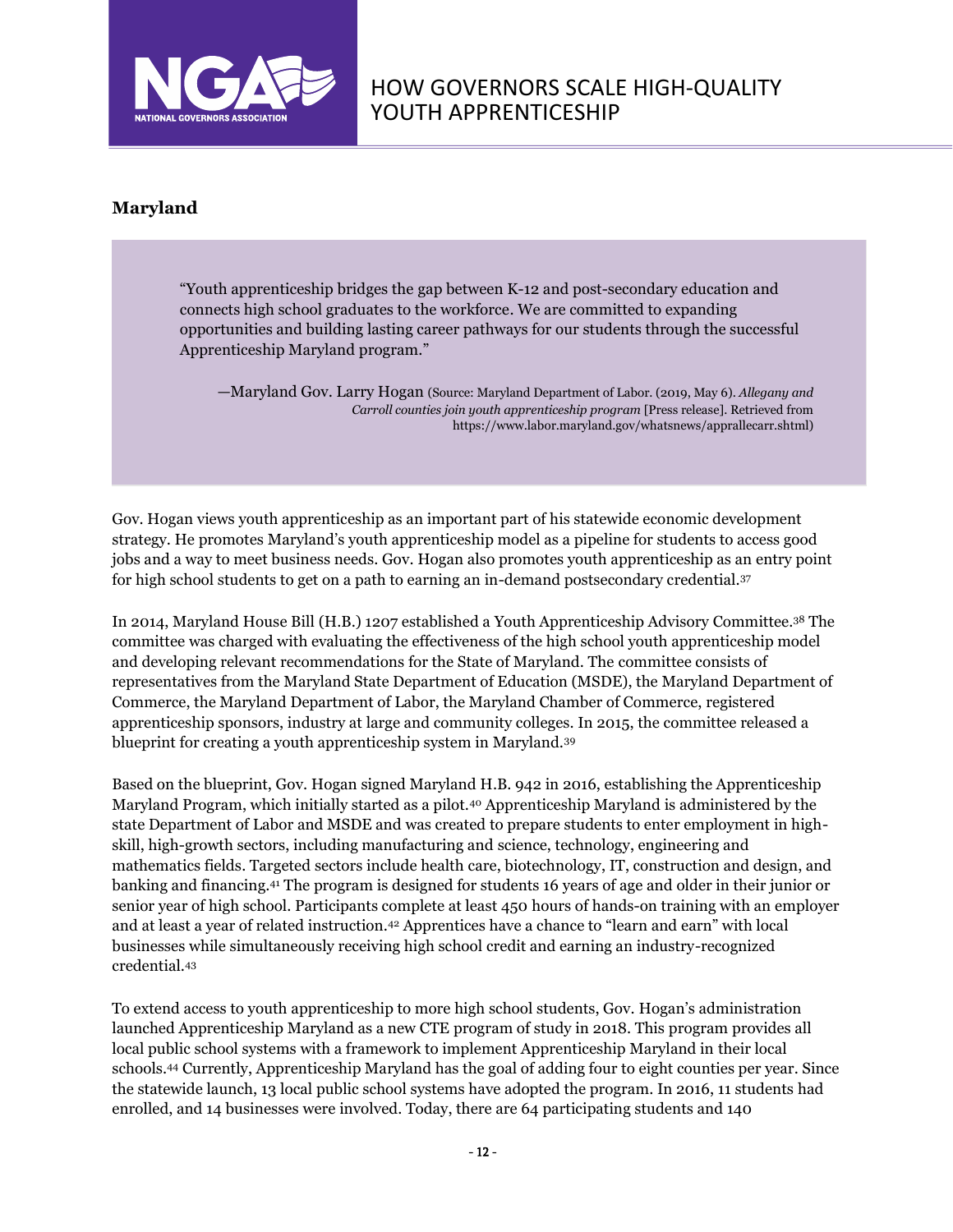

participating employers. Participating employers represent a variety of industries, including skilled trades, health care, automotive, education, culinary, journalism, transportation and logistics.<sup>45</sup>

#### **North Carolina**

"Businesses in North Carolina need a skilled workforce to thrive, and a better educated and trained workforce also attracts new companies and jobs to the state."

—North Carolina Governor Roy Cooper (Source: Investments for a Determined North Carolina. Governor Coopers Recommended Budget for 2019-21. Retrieved from [https://files.nc.gov/ncosbm/documents/files/BudgetBook\\_web\\_2019\\_rev.pdf\)](https://governor.nc.gov/news/governor-cooper-challenges-workforce-leaders-increase-work-based-learning-opportunities)

Gov. Cooper's priorities for improving public education for North Carolinians and growing the state's economy include using and expanding existing work-based learning opportunities.<sup>46</sup> He recently established an attainment goal of 2 million North Carolinians holding postsecondary credentials by 2030, including those gained through youth apprenticeship and other high-quality work-based learning programs.<sup>47</sup>

These priorities are evident in the governor's 2019-2021 proposed budget, which provides \$10 million for a grant program that helps employers provide work-based learning opportunities and develop a skilled workforce. Funds may be used for youth apprenticeship programs.<sup>48</sup>

To support further development of work-based learning programs like youth apprenticeship, in 2018, Gov. Cooper's office launched the Navigator platform in partnership with Fidelity Investments and the North Carolina Business Committee for Education.<sup>49</sup> The Navigator is a free online tool through which students, teachers and parents can search for work-based learning opportunities, including youth apprenticeships, posted directly by employers. This platform also streamlines interactions among businesses, education and workforce development communities to facilitate and inform the creation of new work-based learning programs and improve the quality of existing programs.<sup>50</sup>

North Carolina has been developing and expanding high-quality, employer-driven work-based learning for several years. In 1995, Swiss and German business leaders created Apprenticeship 2000 in the Charlotte area.<sup>51</sup> Apprenticeship 2000 provides technical career training to high school students that leads to employment after graduation and responds to employers' hiring needs.<sup>52</sup> The Apprenticeship 2000 youth apprenticeship model is industry driven and registered by the state. The original business leaders running the program traveled across the state advertising their model to create new regional consortia and build a statewide pool of highly skilled youth. The regional consortia are locally driven and created based on employer need and willingness to implement a program. Now, 20 regional youth apprenticeship consortia exist across the state.<sup>53</sup> The consortia sometimes receive state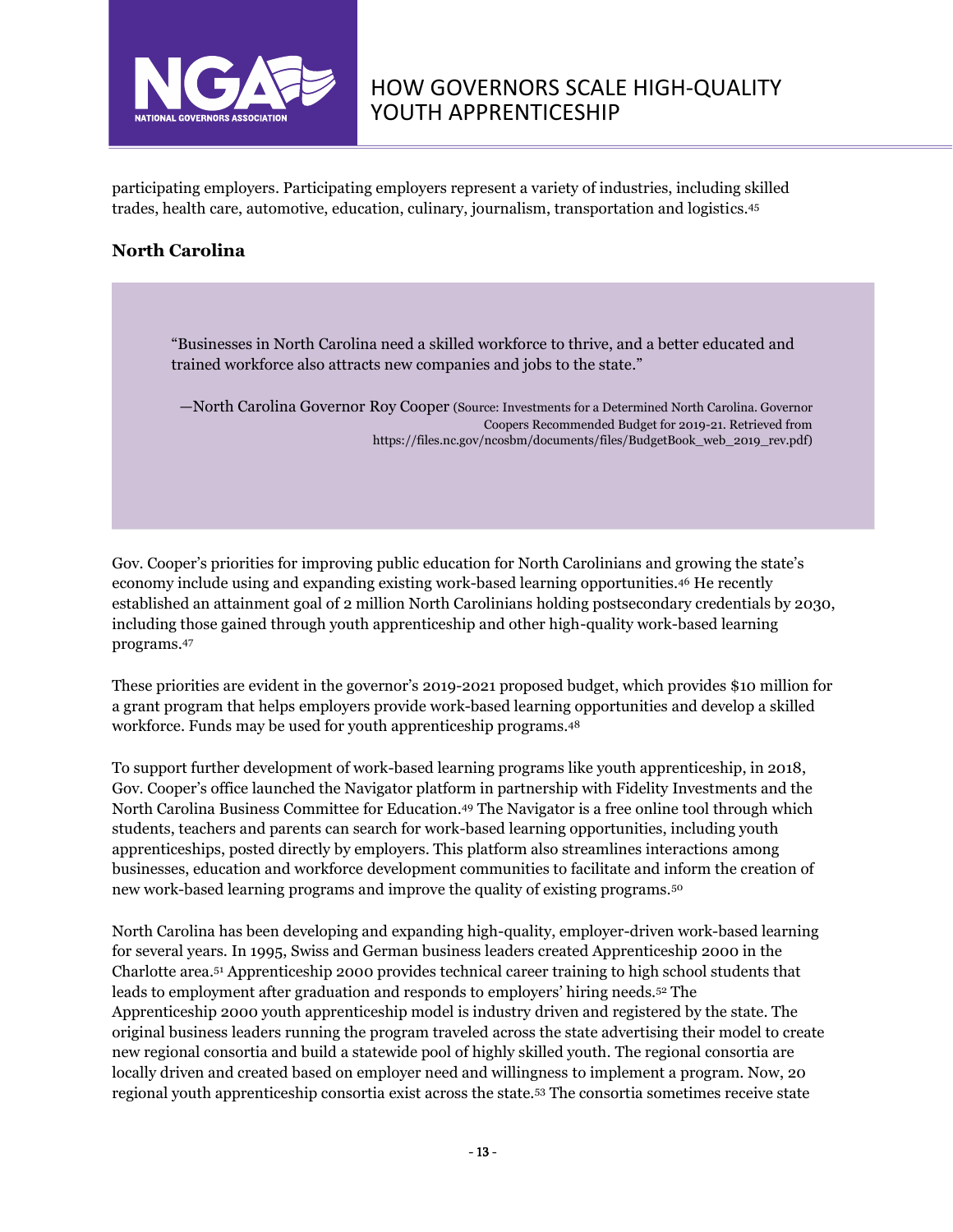

funds. For example, in 2018, Gov. Cooper announced \$3.2 million to the Eastern Triad Workforce Initiative to support the launch and implementation of pilot apprenticeship programs specific to that region. 54

ApprenticeshipNC, administered by the North Carolina Community College system and housed within the Economic Development Division, monitors the statewide registered apprenticeship program. Through the Customized Training Program, the state's 58 community colleges are already engaging with businesses to create training programs for those companies that are creating jobs and investing in new technologies within the state. This positioning gives North Carolina an opportunity to further use and customize apprenticeship as a strategy to meet businesses' workforce needs. ApprenticeshipNC convenes employers across the state, enriching existing programs and keeping programs in compliance with U.S. DOL apprenticeship registration requirements. In 2018, the program served 449 youth apprentices across 65 high schools and 18 community colleges.

|          | <b>Act as Public</b><br><b>Champion</b>                                                                                                                                                                                                                                     | <b>Allocate and Use</b><br><b>Dedicated Funding</b>                                                                                                                                                | <b>Implement Policy in</b><br><b>Support of Youth</b><br>Apprenticeship                                                                                                                                                                                                                                          |
|----------|-----------------------------------------------------------------------------------------------------------------------------------------------------------------------------------------------------------------------------------------------------------------------------|----------------------------------------------------------------------------------------------------------------------------------------------------------------------------------------------------|------------------------------------------------------------------------------------------------------------------------------------------------------------------------------------------------------------------------------------------------------------------------------------------------------------------|
| Colorado | Created the BEL<br>$\bullet$<br>Commission.<br>Led a trip to<br>$\bullet$<br>Switzerland to learn<br>about<br>apprenticeship.<br>Established<br>$\bullet$<br>CareerWise<br>Colorado.<br>Directly asked<br>$\bullet$<br>employers to<br>participate.                         | $\bullet$<br>Infrastructure Grant Program.<br>Signed legislation to establish the Career<br>$\bullet$<br>Development Incentive Program.<br>$\bullet$<br>workplace during class time. <sup>55</sup> | Signed legislation to establish the Industry<br>Signed legislation to allow schools to retain full<br>per-pupil funding even if apprentices are in the                                                                                                                                                           |
| Kentucky | Led campaign<br>$\bullet$<br>committed to<br>expand<br>apprenticeship.<br>Supported the<br>$\bullet$<br>partnership that<br>created TRACK.<br>Led a state<br>$\bullet$<br>delegation to<br>Germany and<br>Switzerland to<br>learn about their<br>apprenticeship<br>efforts. | Launched the<br>$\bullet$<br><b>Kentucky Dual</b><br>Credit Scholarship<br>Program.<br>Launched the<br>$\bullet$<br>Kentucky Work<br><b>Ready Skills</b><br>Initiative.                            | Adopted new<br>$\bullet$<br>graduation<br>requirements for all<br>students who enter<br>high school for the<br>2019-2020 school<br>year. All students will<br>be required to meet<br>one of eight<br>qualifiers, one of<br>which is to complete<br>two years of a pre-<br>apprenticeship or<br>apprenticeship.56 |

#### **Gubernatorial Leadership in Scaling Youth Apprenticeship**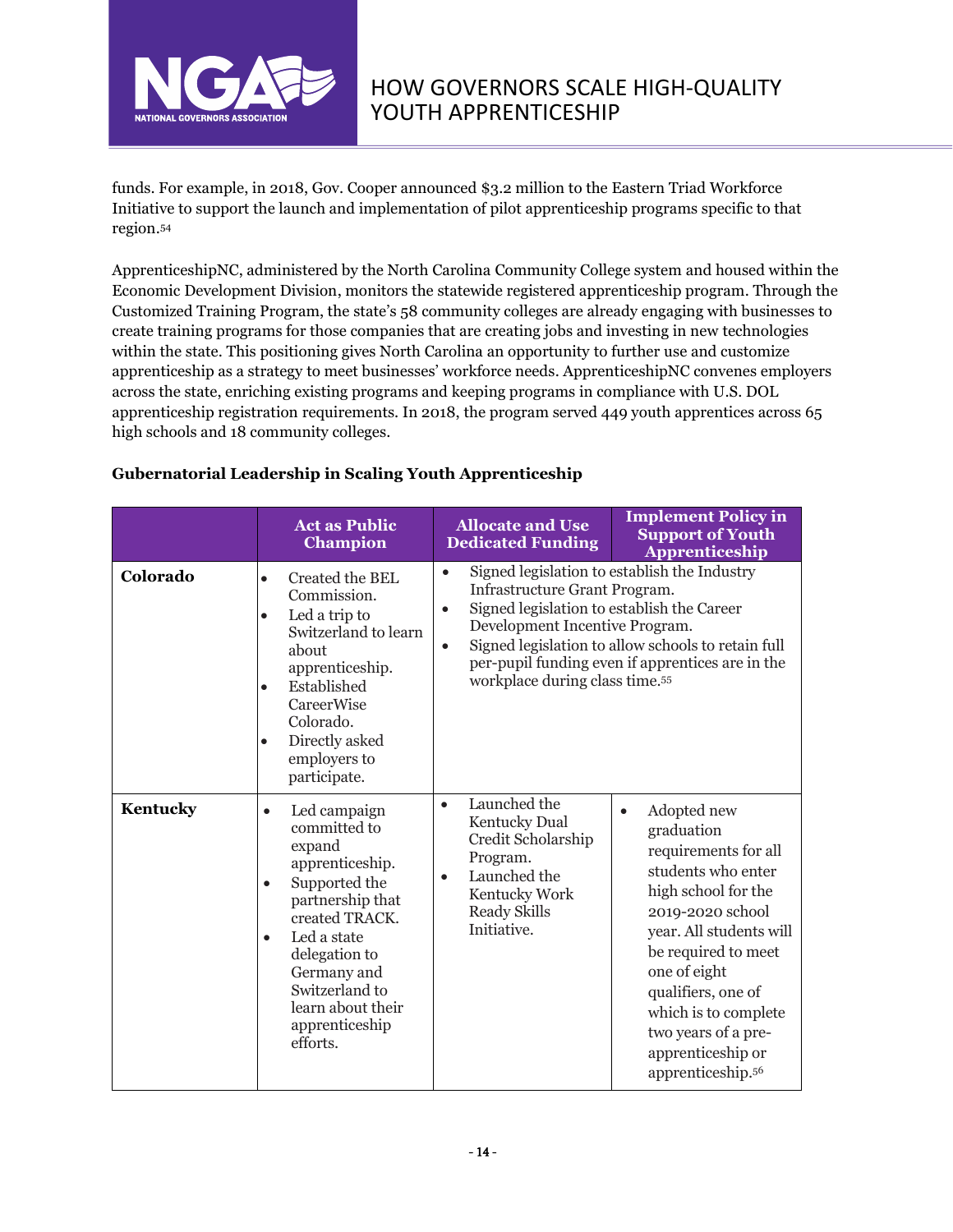

|                       | <b>Act as Public</b><br><b>Champion</b>                                                                                                          | <b>Allocate and Use</b><br><b>Dedicated Funding</b>                                                                                                                                                | <b>Implement Policy in</b><br><b>Support of Youth</b><br><b>Apprenticeship</b>                                                                                                                                                                       |
|-----------------------|--------------------------------------------------------------------------------------------------------------------------------------------------|----------------------------------------------------------------------------------------------------------------------------------------------------------------------------------------------------|------------------------------------------------------------------------------------------------------------------------------------------------------------------------------------------------------------------------------------------------------|
| Maryland              | Incorporated<br>$\bullet$<br>apprenticeship into<br>the statewide<br>economic<br>development<br>strategy.                                        | Uses workforce<br>funds under the<br>Workforce<br>Innovation and<br>Opportunity Act to<br>seed innovation<br>and fund staff.                                                                       | Established a Youth<br>$\bullet$<br>Apprenticeship<br>Advisory Committee.<br>Created<br>Apprenticeship<br>Maryland.<br>Developed a<br>$\bullet$<br>framework to<br>implement<br>Apprenticeship<br>Maryland in all local<br>public school<br>systems. |
| <b>North Carolina</b> | Established an<br>$\bullet$<br>attainment goal<br>that includes<br>apprenticeship.<br>Launched<br>$\bullet$<br>Navigator, an<br>online platform. | Proposed funding<br>$\bullet$<br>in the 2019-2021<br>budget for an<br>apprenticeship<br>grant program.<br>Provided state<br>$\bullet$<br>funds to support<br>local<br>apprenticeship<br>consortia. | Oversaw the smooth<br>$\bullet$<br>transition of<br>ApprenticeshipNC to<br>the state's<br>community college<br>system.                                                                                                                               |

# *Conclusion*

Governors have a unique opportunity to prepare a highly skilled workforce and address employers' needs through the development and expansion of high-quality youth apprenticeship. Youth apprenticeship is a work-based learning strategy that aligns education and training systems with the needs of employers. Through youth apprenticeship programs, high school youth benefit by earning paid work experience, academic credit and an industry-recognized credential that prepares them for in-demand jobs at little to no cost to them. Preparing students for the workforce and meeting employers' needs reduce the risk of youth unemployment and underemployment; they also reduce the drain on limited state and federal resources to serve disconnected youth populations. Governors see the urgency in preparing students with the skills they need for in-demand jobs and addressing local businesses' talent needs. By acting as public champions, setting a statewide vision and convening stakeholders in support of youth apprenticeship; allocating and using dedicated funding; and implementing policies that provide long-term support for high-quality youth apprenticeship programs, governors will encourage the creation and expansion of these programs across the country.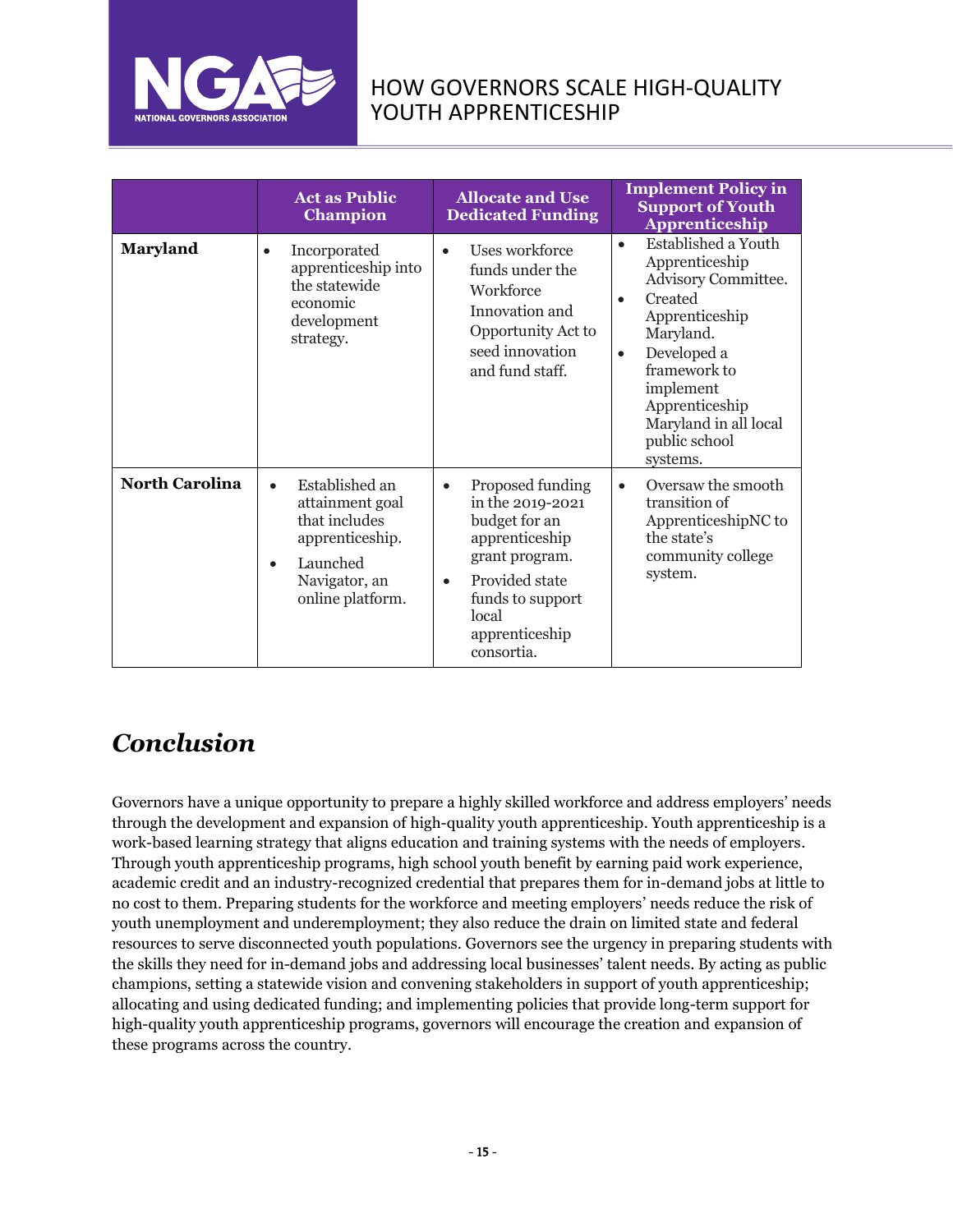

<sup>2</sup> Strada Education Network & Lumina Foundation. (2019,May 13). New Strada-Lumina report finds non-degree credentials have high value for U.S. adults. Retrieved from https://www.stradaeducation.org/press-release/newstrada-lumina-report-finds-non-degree-credentials-have-high-value-for-u-s-adults

<sup>3</sup> Gould, E., Wolfe, J., & Mokhiber, Z. (2019, June 6). Class of 2019: High school edition. Retrieved from https://www.epi.org/publication/class-of-2019-high-school-edition

<sup>4</sup> Opportunity Nation. (n.d.). Youth disconnection. Retrieved from https://opportunitynation.org/disconnected-youth <sup>5</sup> U.S. Bureau of Labor Statistics. (2019, July 9). Databases, tables & calculators by subject: Labor force statistics from the current population survey. Retrieved from https://data.bls.gov/timeseries/LNS14000000

<sup>6</sup> U.S. Bureau of Labor Statistics. (2019, December 17). *Job openings and labor turnover summary* [Press release]. Retrieved from https://www.bls.gov/news.release/jolts.nr0.htm

<sup>7</sup> Linked Learning. (2012, November). *Work-based learning in linked learning: Definitions, outcomes, and quality criteria.* Retrieved from http://connectedntl.wpengine.com/wp-content/uploads/2018/11/wbl-definitions-outcomescriteria\_pg\_120512\_v2.pdf. P.2

<sup>8</sup> Hauge, K. (2018, January). *States continue advancing strategies to scale work-based learning.* Retrieved from https://www.nga.org/wp-content/uploads/2019/09/0118\_States-Continue-Advancing-Strategies-to-Scale-Work-Based-Learning.pdf

<sup>9</sup> Linked Learning. (n.d.). About the Linked Learning approach. Retrieved from

https://www.linkedlearning.org/about/work-based-learning

<sup>10</sup> Whitehouse, E., & Shafer, M. (2017, March 27). Emerging state policies on youth apprenticeships. Retrieved from https://knowledgecenter.csg.org/kc/content/emerging-state-policies-youth-apprenticeships

<sup>11</sup> Parton, B. (2017, December). Youth apprenticeship in America today: Connecting high school students to apprenticeship. Retrieved from https://na-production.s3.amazonaws.com/documents/Youth-Apprenticeship-Today.pdf

<sup>12</sup> Based on data provided by New America on June 20, 2019.

<sup>13</sup> Ross, M., & Hauge, K. (2018, April 23). States equip employers to drive apprenticeship. Retrieved from https://www.brookings.edu/blog/the-avenue/2018/04/23/states-equip-employers-to-drive-apprenticeship

<sup>14</sup> U.S. Department of Labor, Employment & Training Administration. (2017, January 17). Training and employment notice. Retrieved from https://wdr.doleta.gov/directives/attach/TEN/TEN\_31-16.pdf

<sup>15</sup> U.S. Department of Labor, Employment & Training Administration. (2017, January 17). Training and employment notice. Retrieved from https://wdr.doleta.gov/directives/attach/TEN/TEN\_31-16.pdf

<sup>16</sup> Advance CTE. (2019). *The role of data and accountability in growing youth apprenticeship.* Retrieved from https://cte.careertech.org/sites/default/files/files/resources/AdvanceCTE\_YouthApprenticeship\_Data\_2019.pdf <sup>17</sup> Parton, B. (2018, October 31). What is youth apprenticeship? Definition and guiding principles for high-quality youth apprenticeships [Web log post]. Retrieved from https://www.newamerica.org/educationpolicy/edcentral/youth-apprenticeship-definition-and-guiding-principles

<sup>18</sup> Parton, B. (2017, December). Youth apprenticeship in America today: Connecting high school students to apprenticeship. Retrieved from https://na-production.s3.amazonaws.com/documents/Youth-Apprenticeship-Today.pdf

<sup>19</sup> Wilson, B., & Mehta, S. (2017, April). *Skills in the states. Work-based learning policy 50-state scan.* Retrieved from https://m.nationalskillscoalition.org/resources/publications/file/WBL-Learning-Policy-50-State-Scan.pdf <sup>20</sup> Hoffman, N., & Schwartz, R. (2015, March). *Gold standard: The Swiss Vocational Education and Training System. International comparative study of vocational education systems.* Retrieved from http://ncee.org/wpcontent/uploads/2018/09/SWISSVETSep2018web.pdf

<sup>21</sup> Colorado.gov. (n.d.). Colorado's Swiss apprenticeship model: A letter from Governor Hickenlooper. Retrieved from https://www.colorado.gov/pacific/sites/default/files/CO\_Swiss\_Apprenticeship\_Model.pdf

<sup>22</sup> CareerWise Colorado. (n.d.). How it works. Retrieved from https://www.careerwisecolorado.org/theprogram/why-it-works

<sup>1</sup> Carnevale, A. P., Strohl, J., Ridley, N., & Gulish, A. (2018). *Three educational pathways to good jobs: High school, middle skills, and bachelor's degree.* Retrieved from https://1gyhoq479ufd3yna29x7ubjn-wpengine.netdnassl.com/wp-content/uploads/3ways-FR.pdf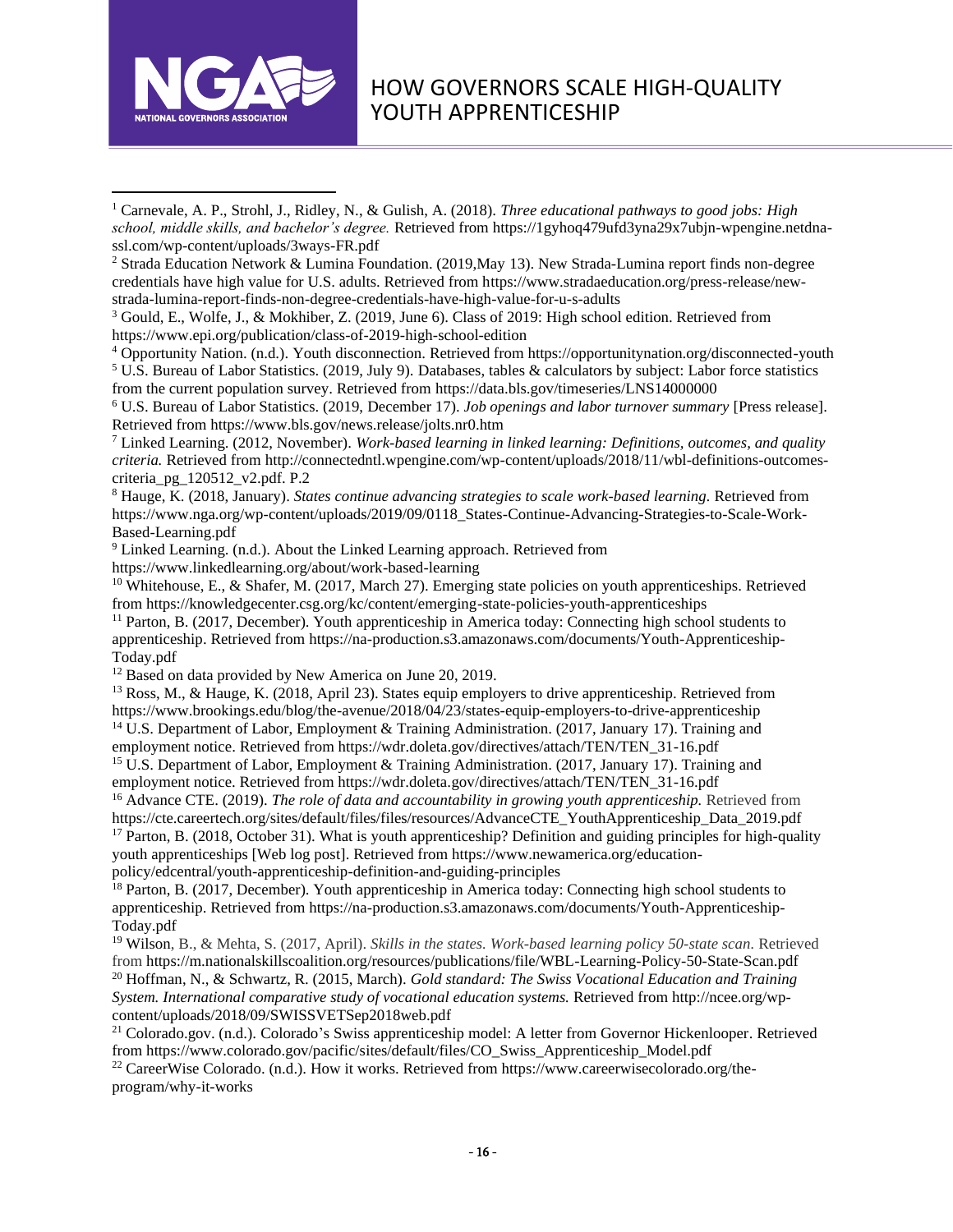

<sup>23</sup> Based on data provided by CareerWise Colorado on December 28, 2018.

<sup>24</sup> Colorado General Assembly. (n.d.). HB16-1288: Industry Infrastructure Grant Program. Retrieved from https://leg.colorado.gov/bills/hb16-1288

<sup>25</sup> Colorado Department of Education. (2018, October). *Career Development Incentive Program fact sheet.* Retrieved from https://www.cde.state.co.us/postsecondary/careersuccesspilotprogramfactsheet2016-17

<sup>26</sup> Based on data provided by the Kentucky Department of Education on January 11, 2019.

<sup>27</sup> Kentucky Department of Education. (n.d.). *Tech Ready Apprentices for Careers in Kentucky.* Retrieved from https://education.ky.gov/CTE/cter/Documents/TRACKBrochure.pdf

<sup>28</sup> Advance CTE. (n.d.). Learning that Works Resource Center. Kentucky: Tech Ready Apprentices for Careers in Kentucky (TRACK). Retrieved from https://careertech.org/resource/kentucky-track

<sup>29</sup> Kentucky Higher Education Assistance Authority. (n.d.). Dual Credit Scholarship Program. Retrieved from https://www.kheaa.com/website/kheaa/dual\_credit?main=1

<sup>30</sup> Based on data provided by the Kentucky Department of Education on June 13, 2019.

<sup>31</sup> Kentucky Education and Workforce Development Cabinet. (n.d.). Kentucky Work Ready Skills Initiative. Retrieved from https://educationcabinet.ky.gov/Initiatives/Work-Ready-Skills-Initiative/Pages/Work-Ready-Skills-Initiative.aspx

<sup>32</sup> Kentucky Education and Workforce Development Cabinet. (n.d.). Kentucky Work Ready Skills Initiative. Retrieved from https://educationcabinet.ky.gov/Initiatives/Work-Ready-Skills-Initiative/Pages/Work-Ready-Skills-Initiative.aspx

<sup>33</sup> Based on data provided by the Kentucky Education and Workforce Development Cabinet on June 13, 2019.

<sup>34</sup> Based on data provided by the Kentucky Education and Workforce Development Cabinet on June 13, 2019.

<sup>35</sup> The Lane Report. (2018, March 29). Kentucky Work Ready Skills Initiative expanding technical educational training opportunities. Retrieved from https://www.lanereport.com/88726/2018/03/kentucky-work-ready-skillsinitiative-expanding-technical-educational-training-opportunities

<sup>36</sup> Kentucky Press News Service. (2017 March 28). Bevin, Kentucky delegation participate in European apprenticeship study visit. Retrieved from https://insiderlouisville.com/government/bevin-kentucky-delegationparticipate-in-european-apprenticeship-study-visit

<sup>37</sup> Based on data provided by the Maryland Office of Workforce Development on January 4, 2019.

<sup>38</sup> Division of Labor and Industry - Youth Apprenticeship Advisory Committee, 2014 Md. H.B. 1207 § 646 (2015). Retrieved from https://www.legiscan.com/MD/text/HB1207/2014

<sup>39</sup> State of Maryland Department of Labor, Licensing and Regulation. (2016). *Youth Apprenticeship Advisory Committee annual report 2016.* Retrieved from

https://www.dllr.state.md.us/employment/appr/youthapprannrep2016.pdf

<sup>40</sup> State of Maryland Department of Labor, Licensing and Regulation. (2015). *Youth Apprenticeship Advisory* 

*Committee annual report 2015.* Retrieved from https://www.dllr.state.md.us/employment/appr/youthapprrep.pdf

<sup>41</sup> Apprenticeship Maryland. (n.d.). Apprenticeship Maryland. Retrieved from

http://marylandpublicschools.org/programs/Pages/CTE/ApprenticeshipMD.aspx

<sup>42</sup> Maryland State Department of Education. (n.d.). Apprenticeship Maryland. Retrieved from

http://marylandpublicschools.org/programs/Pages/CTE/ApprenticeshipMD.aspx

<sup>43</sup> Apprenticeship Maryland. (n.d.). *Our vision.* Retrieved from

https://www.dllr.state.md.us/employment/appr/youthapprbrochure.pdf

<sup>44</sup> Apprenticeship Maryland. (2018). *Youth Apprenticeship Advisory Committee annual report 2018.* Retrieved from https://www.dllr.state.md.us/employment/appr/youthapprannrep2018.pdf

<sup>45</sup> Based on data provided by the Maryland Office of Workforce Development on June 19, 2019.

<sup>46</sup> Based on data provided by North Carolina Gov. Roy Cooper's Office on June 17, 2019.

<sup>47</sup> Kinlaw, R. (2019, February 22). myFutureNC releases attainment goal for North Carolina. Retrieved from https://nccppr.org/myfuturenc-releases-attainment-goal-for-north-carolina

<sup>48</sup> North Carolina Office of State Budget and Management, Office of the Governor. (2019, March). *Investments for a determined North Carolina: Governor Cooper's recommended budget, 2019-21.* Retrieved from

https://files.nc.gov/ncosbm/documents/files/BudgetBook\_web\_2019\_rev.pdf